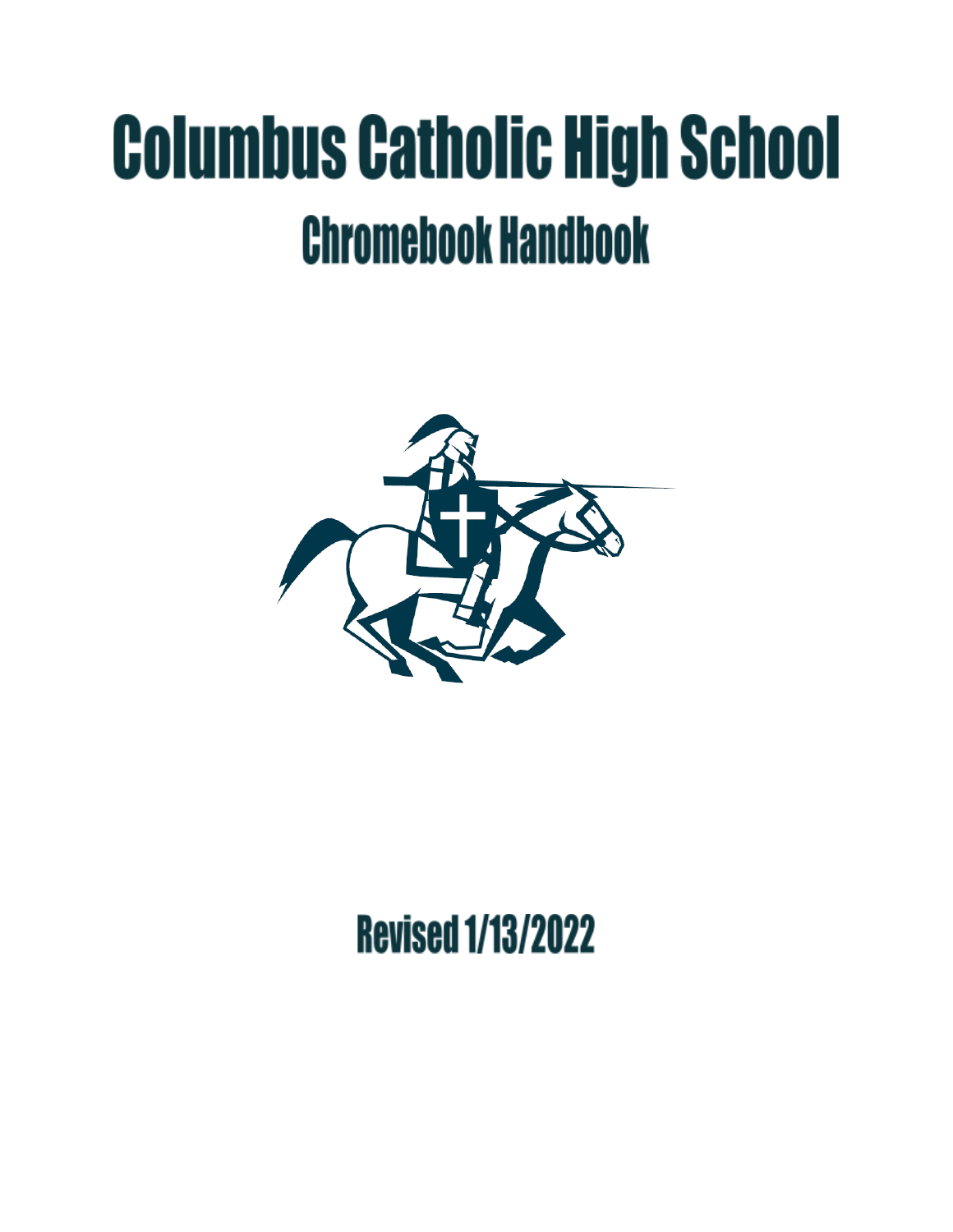**Columbus Catholic School is a Catholic School in the Diocese of La Crosse. As a Catholic School we will teach and advocate our Catholic Faith. All students are welcome in our school, and all parents and legal guardians must understand that Catholic Doctrine will be taught. The passing on of our Catholic Faith is our number one priority.**

| <b>Chromebook Handbook</b>                  | 3 |
|---------------------------------------------|---|
| 1 Receiving Your Chromebook & Check-In      | 4 |
| 1.1 Receiving Your Chromebook               | 4 |
| 1.2 Chromebook Check-In                     | 4 |
| 1.3 Check-In Fines                          | 4 |
| 2. Taking Care of Your Chromebook           | 4 |
| 2.1 General Precautions                     | 4 |
| 2.2 Carrying Chromebooks                    | 5 |
| 2.3 Screen Care                             | 5 |
| 3. Using Your Chromebook at School          | 5 |
| 3.1 Chromebooks Left at Home                | 5 |
| 3.2 Chromebook Undergoing Repair            | 5 |
| 3.3 Charging Your Chromebook's Battery      | 6 |
| 3.4 Screensavers & Background Images        | 6 |
| 3.5 Sound, Music, Games or Programs         | 6 |
| 3.6 Printing                                | 6 |
| 3.7 Home Internet Access                    | 6 |
| 3.8 Study Hall Use                          | 6 |
| 4. Managing Your Files & Saving Your Work   | 7 |
| 4.1 Saving to the Chromebook/Home Directory | 7 |
| 4.2 Network Connectivity                    | 7 |
| 5. Software on Chromebooks                  | 7 |
| 5.1 Originally Installed Software           | 7 |
| 5.2 Additional Software                     | 7 |
| 5.3 Inspection                              | 7 |
| 5.4 Procedure for Re-loading Software       | 7 |
| 5.6 Jailbreaking                            | 7 |
| 6. Acceptable Use                           | 7 |
| 6.1 Parent/Guardian Responsibilities        | 8 |
| 6.2 School Responsibilities                 | 8 |
| 6.3 Student Responsibilities                | 8 |
| 6.4 Student Activities Strictly Prohibited  | 9 |
|                                             |   |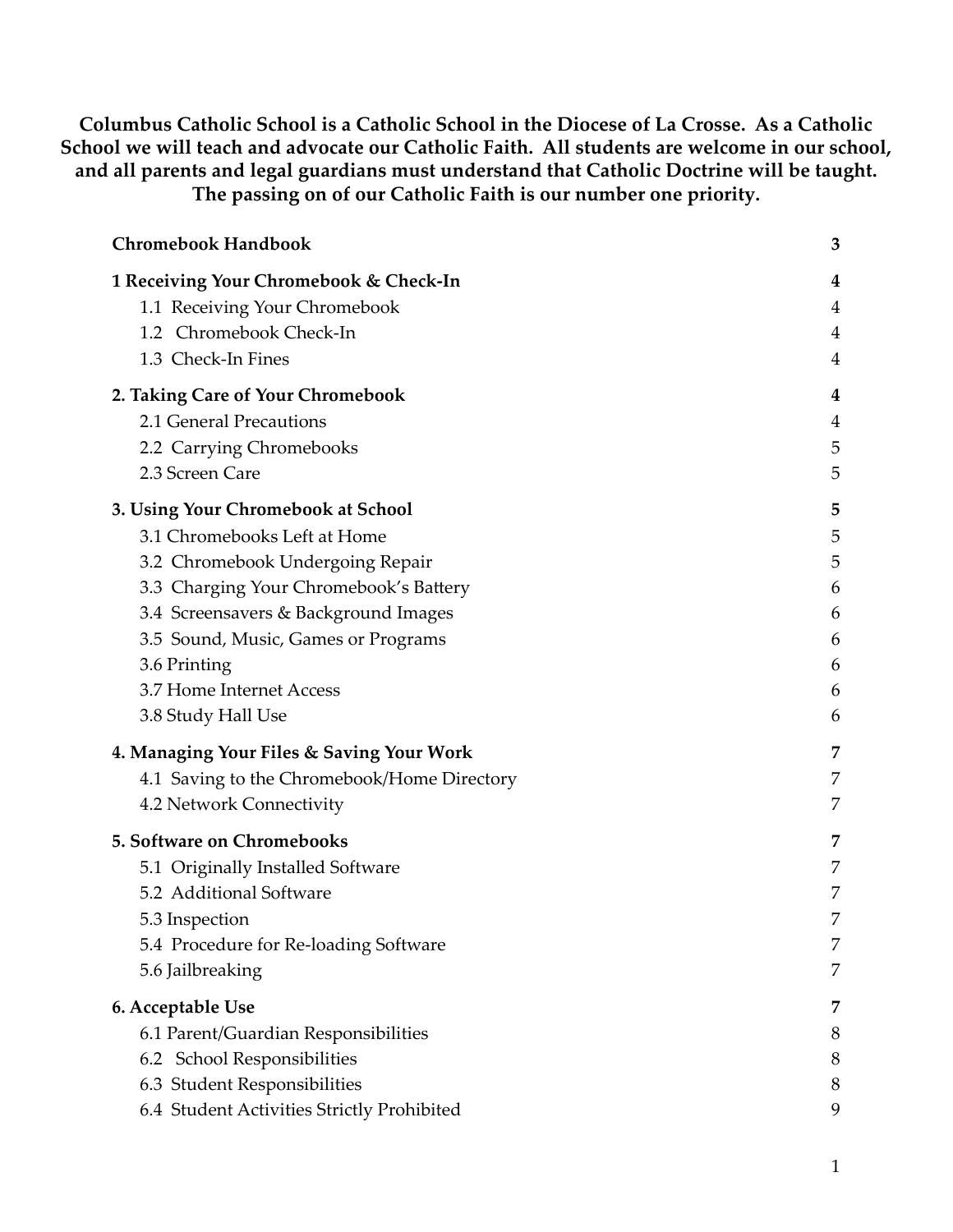| 6.5 Monitoring of Chromebook Use                                | 9  |
|-----------------------------------------------------------------|----|
| 6.6 Chromebook Care                                             | 10 |
| 6.7 Legal Propriety                                             | 10 |
| 6.8 Student Discipline                                          | 10 |
| 7. Protecting & Storing Your Chromebook                         | 10 |
| 7.1 Chromebook Identification                                   | 10 |
| 7.2 Storing Your Chromebook                                     | 11 |
| 7.3 Chromebooks Left in Unsupervised Areas                      | 11 |
| 8. Repairing or Replacing Your Chromebook                       | 11 |
| 8.1 CCS Protection Plan                                         | 11 |
| 8.2 Claims                                                      | 12 |
| 8.3 Cost of Repairs                                             | 12 |
| 8.4 Outright cost of repairs                                    | 12 |
| <b>Chromebook Protection Plan</b>                               | 14 |
| <b>CCS Chromebook Protection Plan</b>                           | 14 |
| Personal Home or Homeowners Insurance Coverage                  | 14 |
| <b>Additional Information</b>                                   | 14 |
| <b>Student Pledge for Chromebook Use of School-Owned Device</b> | 15 |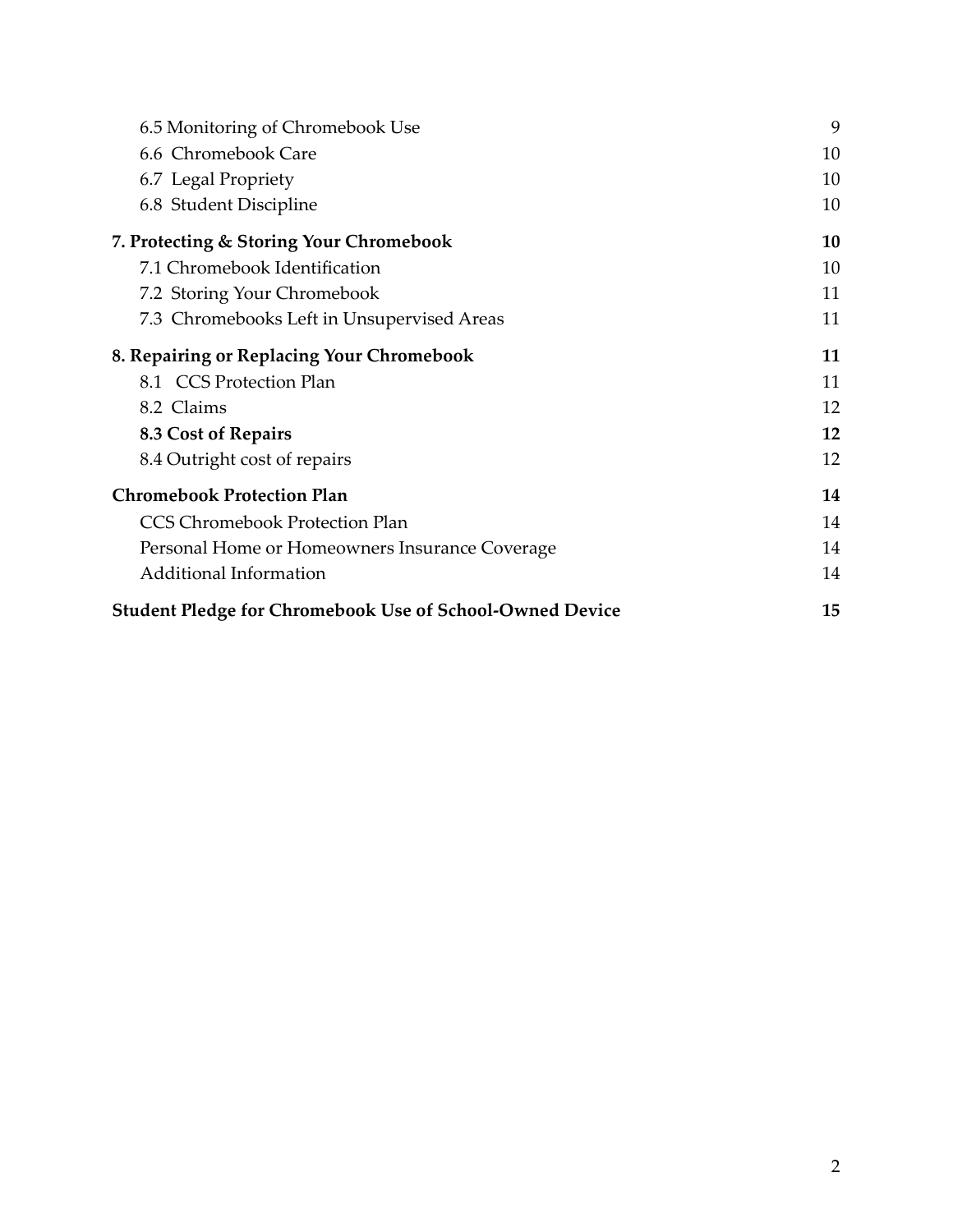# **Chromebook Handbook**

<span id="page-3-0"></span>The focus of the Chromebook program at Columbus Catholic High School is to provide tools and resources to the  $21<sup>st</sup>$  Century Learner. Excellence in education requires that technology is seamlessly integrated throughout the educational program. Increasing access to technology is essential for the future, and one of the learning tools of these  $21<sup>st</sup>$  Century students is the Chromebook. The individual use of Chromebooks is a way to empower students to maximize their full potential and to prepare them for college and the workplace.

Learning results from continuous dynamic interaction among students, educators, parents and the extended community. Technology immersion does not diminish the vital role of the teacher. To the contrary, it transforms the teacher from a director of learning to a facilitator of learning. Effective teaching and learning with Chromebooks integrates technology into the curriculum anytime, anyplace.

The policies, procedures and information within this document apply to all Chromebooks used at Columbus Catholic High School. These devices are also subject to the Electronic Resources/Internet Acceptable Use Policy.

Keep in mind that these rules are designed to help maintain an educational atmosphere and minimize distractions. Teachers may also set additional requirements for use in their classroom.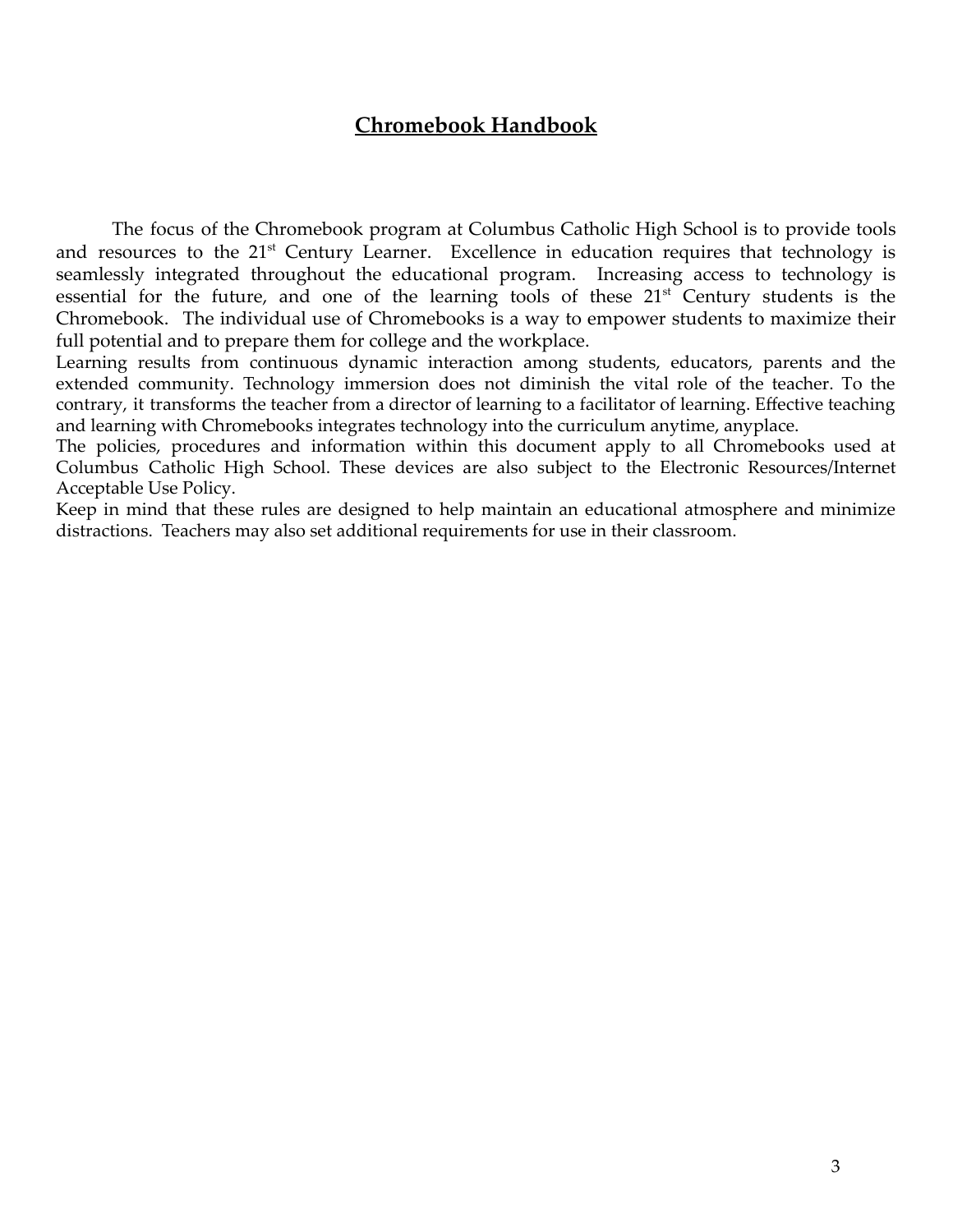# <span id="page-4-0"></span>**1 Receiving Your Chromebook & Check‐In**

# <span id="page-4-1"></span>**1.1 Receiving Your Chromebook**

Chromebooks will be distributed each fall during new student/Freshmen Orientation. Parents and students must sign and return copies of the *Chromebook Protection Plan, Student Pledge,* and *Acceptable Use Policy* documents before the Chromebook can be issued. The Chromebook Protection Plan outlines the requirements for obtaining the Chromebook.

# <span id="page-4-2"></span>**1.2 Chromebook Check‐In**

School-owned Chromebooks will occasionally be collected so that updates can be applied. Teachers will notify students in advance, so that they can plan accordingly.

Chromebooks will be returned during the final week of school during student checkout so they can be examined for serviceability. If a student transfers to another school during the school year, their Chromebook will be returned at that time.

# <span id="page-4-3"></span>**1.3 Check‐In Fines**

Individual school Chromebooks and accessories will be collected at the end of each school year. Students who graduate early, withdraw, are suspended or expelled, or terminate enrollment for any other reason must return their individual school Chromebook at that time. If a student fails to return the Chromebook at the end of the school year or upon termination of enrollment, that student will be subject to criminal prosecution or civil liability. The student/family will also pay the cost of the Chromebook.

Furthermore, the student/family will be responsible for any damage to the Chromebook, consistent with the Chromebook Protection Plan and must return the Chromebook and accessories in satisfactory condition. The student will be charged a fee for any needed repairs and/or replacement of power accessories, not to exceed the replacement cost of the Chromebook.

# <span id="page-4-4"></span>**2. Taking Care of Your Chromebook**

Students are responsible for the general care of the Chromebook they have been issued by the school. Chromebooks that are broken or fail to work properly must be taken to the Office for an evaluation of the equipment.

# <span id="page-4-5"></span>**2.1 General Precautions**

The Chromebook is school property and all users will follow this policy and the Acceptable Use Policy for technology.

Only use a clean, soft cloth to clean the screen, no cleansers of any type.

Cords and cables must be inserted carefully into the Chromebook to prevent damage.

Chromebook must remain free of any writing, drawing, stickers, or labels. Chromebooks must never be left in an unlocked locker, unlocked car or any unsupervised area.

Students are responsible for keeping their Chromebook's battery charged for school each day.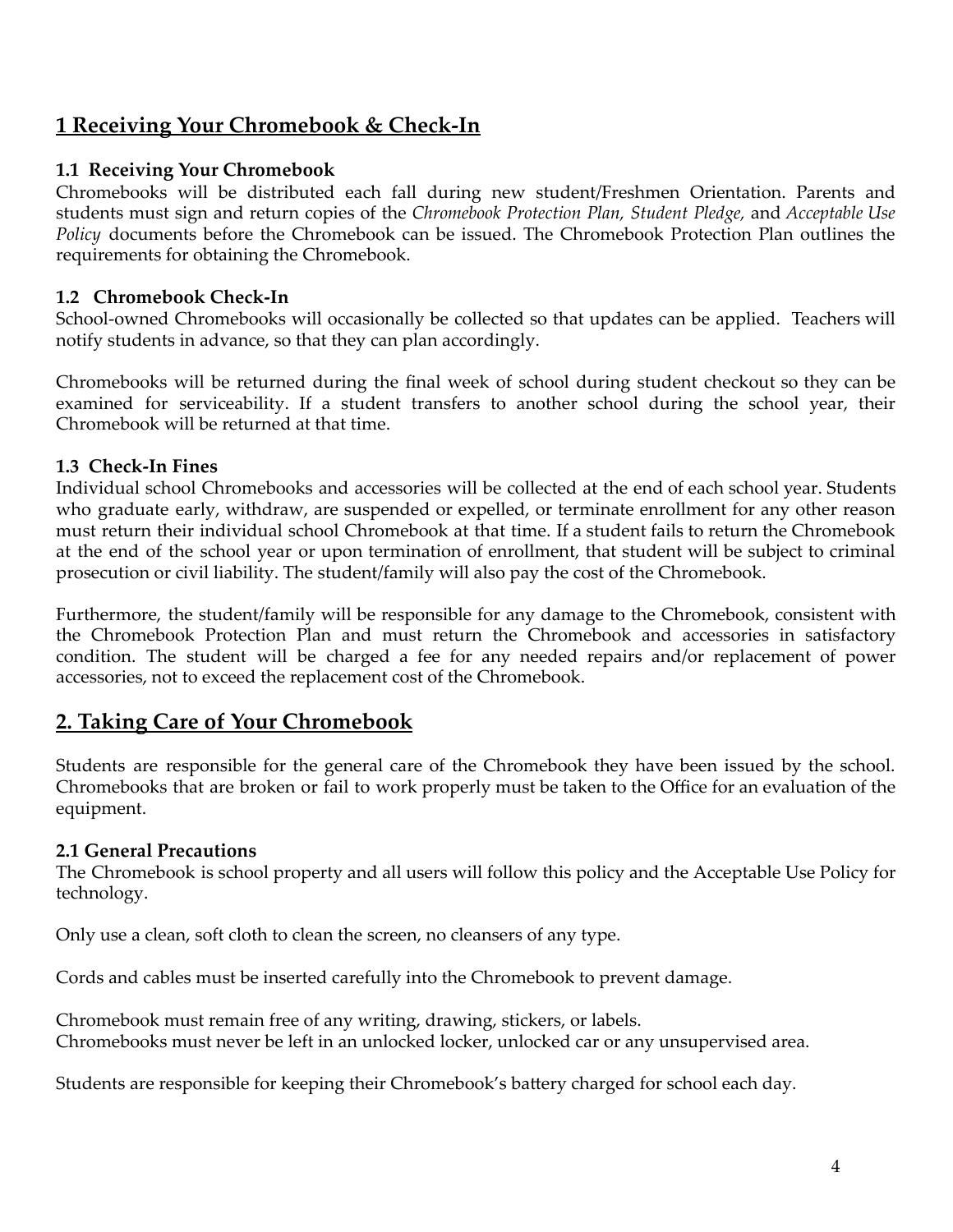# <span id="page-5-0"></span>**2.2 Carrying Chromebooks**

Chromebooks should be only carried in the closed position. Chromebooks that are open while being carried are more susceptible to damage if dropped.

Students are allowed to add a durable case to the Chromebook.

Students are also allowed to add a protective skin to the chromebook to prevent dents and scratches. The skin must be school appropriate.

Some carrying cases (i.e. backpacks) can hold other objects (such as folders and workbooks), but these must be kept to a minimum to avoid placing too much pressure and weight on the Chromebook.

# <span id="page-5-1"></span>**2.3 Screen Care**

The Chromebook screens can be damaged if subjected to rough treatment. The **screens are particularly sensitive to damage** from excessive pressure on the screen.

Do not lean on the top of the Chromebook when it is closed.

Do not place anything near the Chromebook that could put pressure on the screen.

Do not place anything in the carrying case that will press against the cover.

Do not shut the Chromebook screen if there is an object sitting on the keyboard area.

Clean the screen with a soft, dry cloth or anti‐static cloth. Use of harsh chemicals WILL damage the screen.

Do not "bump" the Chromebook against lockers, walls, car doors, floors, etc. as it will eventually break the screen.

# <span id="page-5-2"></span>**3. Using Your Chromebook at School**

Chromebooks are intended for use at school each day. In addition to teacher expectations for Chromebook use, school messages, announcements, calendars and schedules may be accessed using the Chromebook computer. Students must be responsible to bring their Chromebook to all classes, unless specifically instructed not to do so by their teacher.

# <span id="page-5-3"></span>**3.1 Chromebooks Left at Home**

If students leave their Chromebook at home, they are responsible for getting the course work completed as if they had their Chromebook present. If a student repeatedly (three or more times as determined by any staff member) leaves their Chromebook at home, they will be required to "check out" their Chromebook from the Office for three (3) weeks.

# <span id="page-5-4"></span>**3.2 Chromebook Undergoing Repair**

Loaner Chromebooks may be issued to students when they leave their Chromebooks for repair in the Office. There may be a delay in getting a Chromebook should the school not have enough to loan.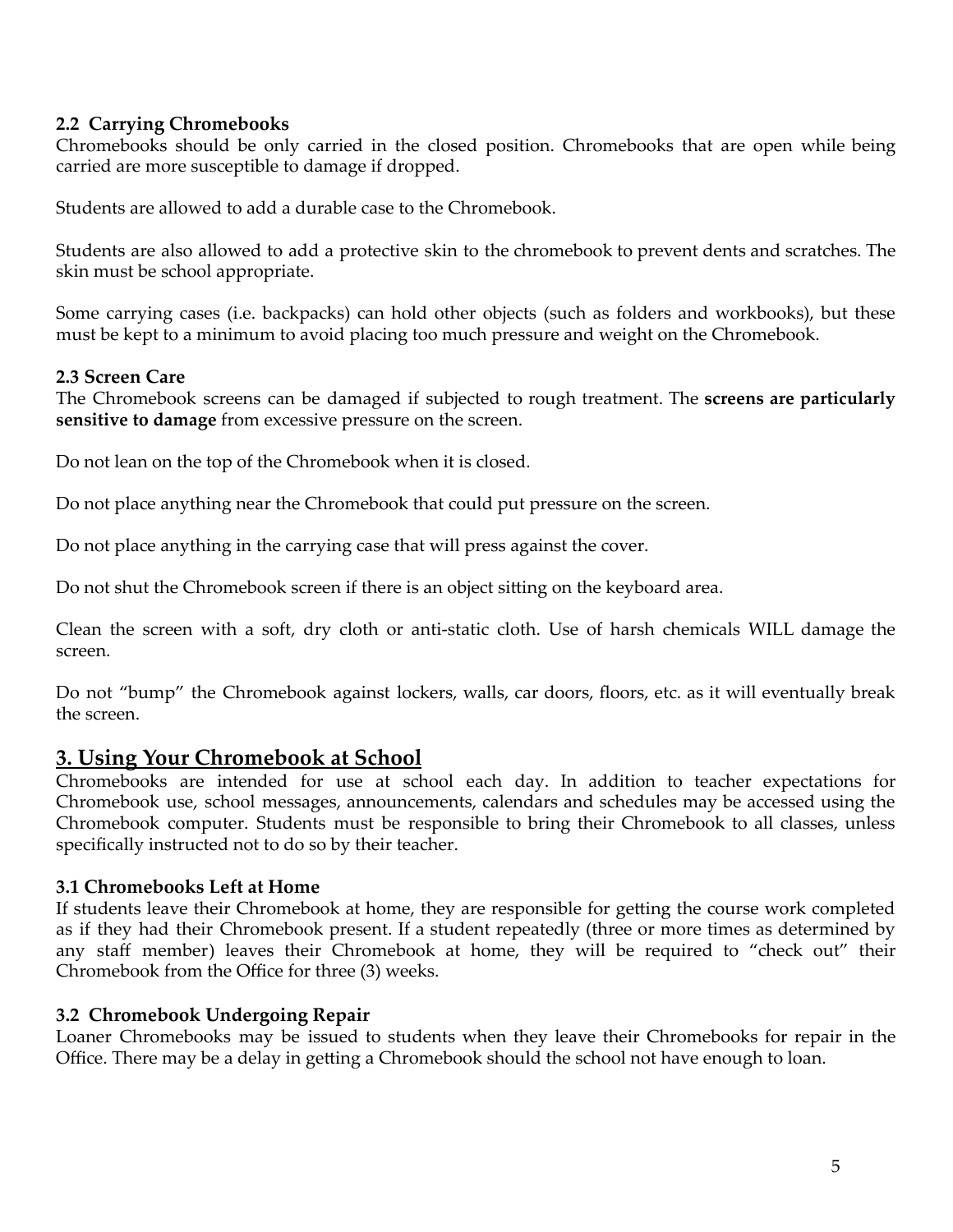# <span id="page-6-0"></span>**3.3 Charging Your Chromebook's Battery**

Chromebooks must be brought to school each day in a fully charged condition. Students need to charge their Chromebooks each evening. Repeat violations (minimum of three days – not consecutively) of this policy will result in students being required to "check out" their Chromebook from the Office for three (3) weeks. Second offense will result in the loss of Chromebook privileges for three (3) weeks.

In cases where the use of the Chromebook has caused batteries to become discharged, students **may** be able to connect their Chromebooks to a power outlet in class.

# <span id="page-6-1"></span>**3.4 Screensavers & Background Images**

Inappropriate media may not be used as a screensaver or background photo.

Presence of guns, weapons, pornographic materials, inappropriate language, alcohol, drug, tobacco, and gang related symbols or pictures will result in disciplinary actions.

# <span id="page-6-2"></span>**3.5 Sound, Music, Games or Programs**

Sound must be muted at all times unless permission is obtained from the teacher for instructional purposes.

Music is allowed on the Chromebook and can be used at the discretion of the teacher.

Internet games are not allowed on school-provided Chromebooks. Games are not allowed to be played during the school day without staff consent.

All software/apps on school provided Chromebooks must be CCS provided. Data storage will be through apps on the Chromebook and email to a server location.

# <span id="page-6-3"></span>**3.6 Printing**

Since one of the goals of the Chromebook program is to reduce our use of paper ,printing will be available with the Chromebooks on a very limited basis.

# <span id="page-6-4"></span>**3.7 Home Internet Access**

Students are allowed to set up wireless networks for their Chromebooks. This will assist them with Chromebook use while at home. Printing at home will require a wireless printer, proper settings on the Chromebook, and the correct app.

# <span id="page-6-5"></span>**3.8 Study Hall Use**

Students are allowed to use their Chromebook during study hall, but only for school-related activities. Game playing and messaging is not allowed.

#### **3.9 Lunch room use**

Students are allowed to bring their Chromebooks to lunch. During this time, students are allowed to send personal emails and messages.

Students must be finished with their lunch before they use the chromebook during lunch.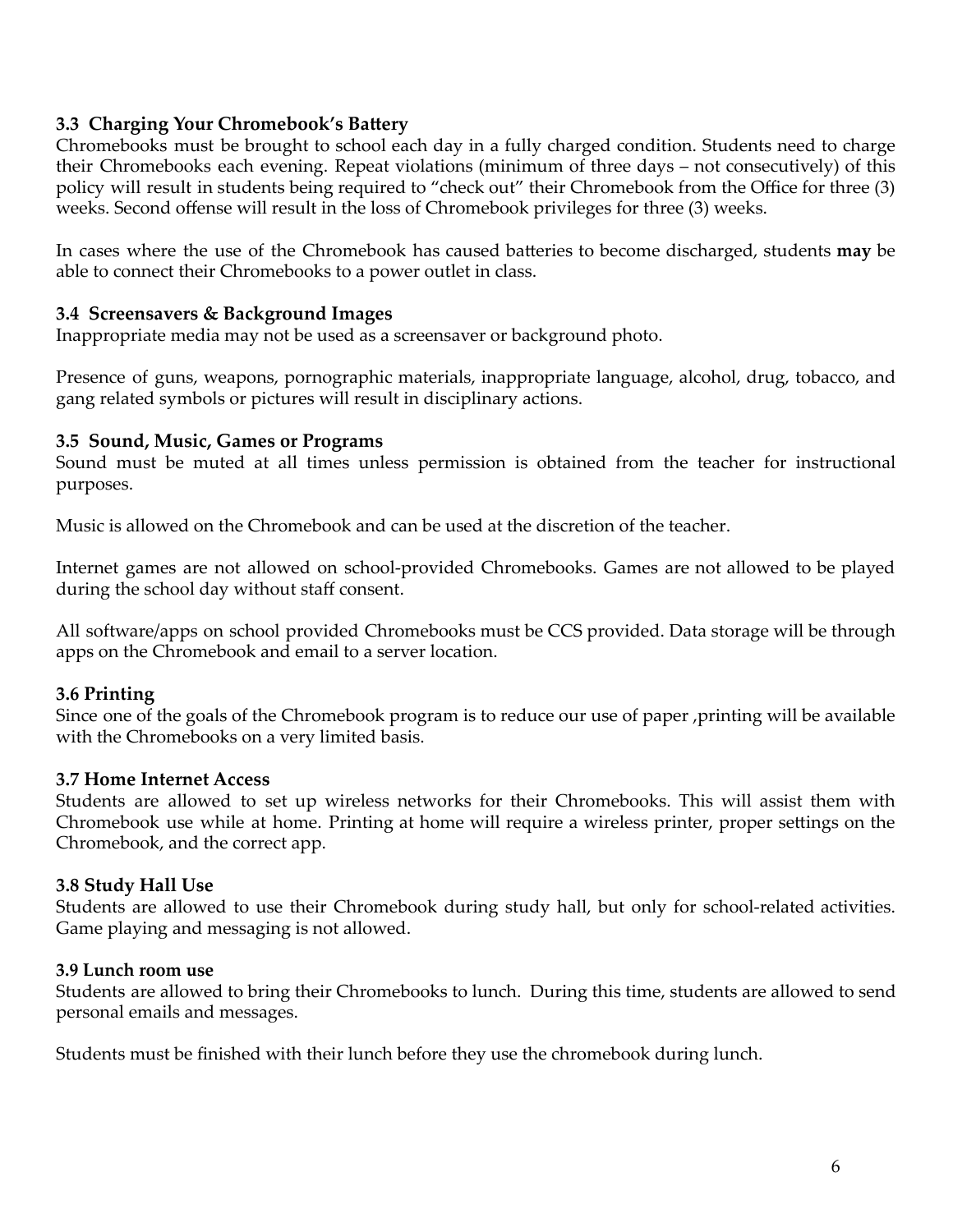# <span id="page-7-0"></span>**4. Managing Your Files & Saving Your Work**

# <span id="page-7-1"></span>**4.1 Saving to the Chromebook/Home Directory**

Students may save work to the home directory on the Chromebook on a limited basis. It is recommended that students save on Google Drive. Storage space will be available on the Chromebook – but it will NOT be backed up in case of re-imaging. It is the student's responsibility to ensure that work is not lost due to mechanical failure or accidental deletion.

# <span id="page-7-2"></span>**4.2 Network Connectivity**

CCS makes no guarantee that their network will be up and running 100% of the time. In the rare case that the network is down, CCS will not be responsible for lost or missing data.

# <span id="page-7-3"></span>**5. Software on Chromebooks**

# <span id="page-7-4"></span>**5.1 Originally Installed Software**

The software/apps originally installed by CCS must remain on the Chromebook in usable condition and be easily accessible at all times. From time to time the school may add software applications for use in a particular course. Periodic checks of Chromebooks will be made to ensure that students have not removed required apps.

# <span id="page-7-5"></span>**5.2 Additional Software**

Students are not allowed to load extra software/apps on school-owned Chromebooks. CCS will synchronize the Chromebooks so that they contain the necessary apps for school work. Students will not synchronize Chromebooks or add apps to the school-owned Chromebook and should not synch them with home accounts.

# <span id="page-7-6"></span>**5.3 Inspection**

Students may be selected at random to provide their Chromebook for inspection.

# <span id="page-7-7"></span>**5.4 Procedure for Re‐loading Software**

If technical difficulties occur or illegal software or non‐CCS installed apps are discovered, the Chromebook will be restored from backup. The school does not accept responsibility for the loss of any software or documents deleted due to a re-format and re-image.

# **5.5 Software Upgrades**

Upgrade versions of licensed software/apps are available from time to time. Students may be required to check in their Chromebooks for periodic updates and synching.

# <span id="page-7-8"></span>**5.6 Jailbreaking**

The jailbreaking of Chromebooks is strictly prohibited. This includes all Chromebooks that are used on school grounds with our network.

# <span id="page-7-9"></span>**6. Acceptable Use**

The use of the CCS's technology resources is a privilege, not a right. The privilege of using the technology resources provided by the CCS is not transferable or extendible by students to people or groups outside CCS and terminates when a student is no longer enrolled at CCS. This policy is provided to make all users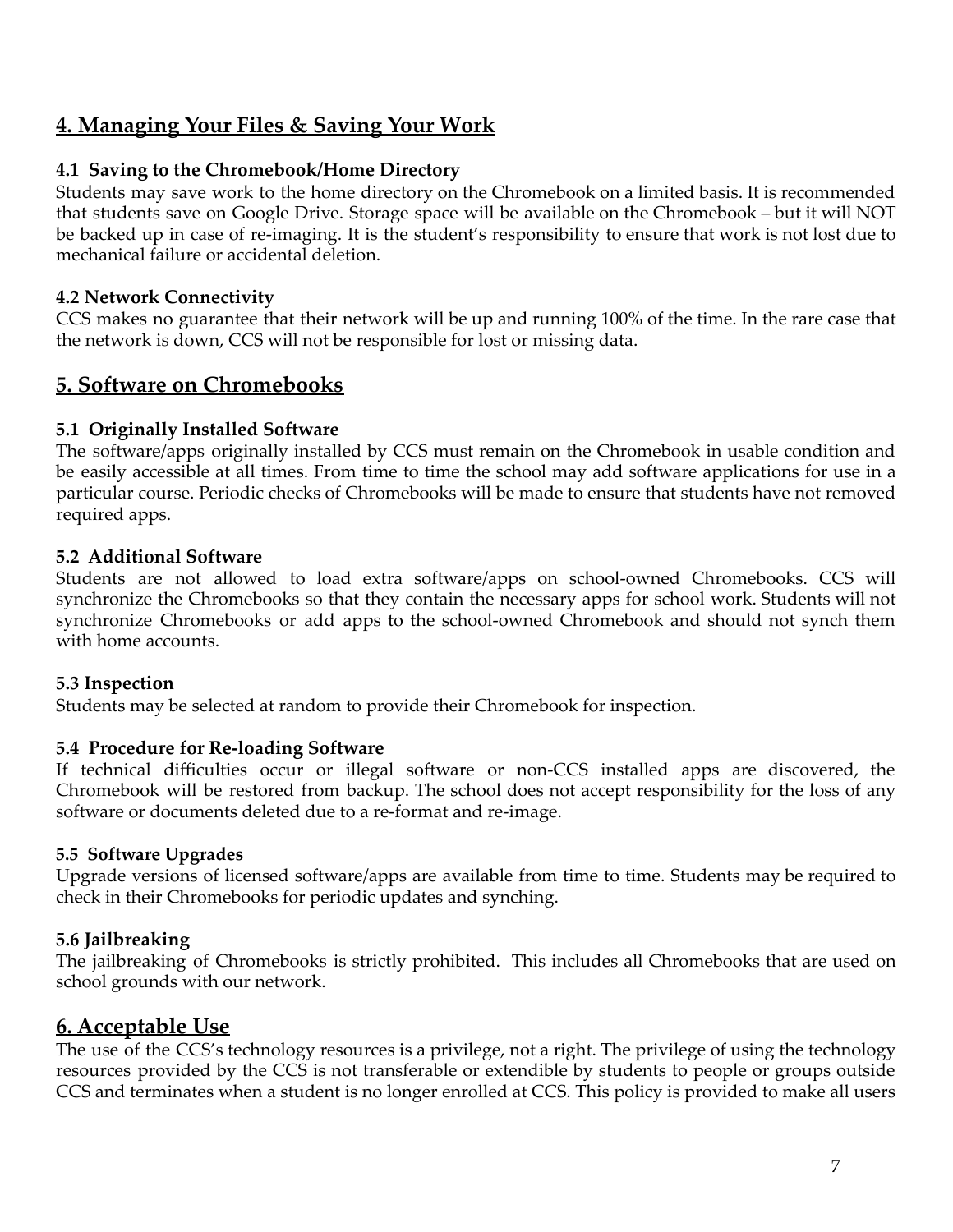aware of the responsibilities associated with efficient, ethical, and lawful use of technology resources. If a person violates any of the User Terms and Conditions named in this policy, privileges may be terminated, access to the technology resources may be denied, and the appropriate disciplinary action shall be applied. CCS's Acceptable Use Policy as well as the Student Handbook shall be applied to student infractions.

*Violations may result in disciplinary action up to and including suspension/expulsion for students. When applicable, law enforcement agencies may be involved.*

# <span id="page-8-0"></span>**6.1 Parent/Guardian Responsibilities**

Talk to your children about values and the standards that your children should follow on the use of the Internet just as you do on the use of all media information sources such as television, telephones, movies, and radio.

# <span id="page-8-1"></span>**6.2 School Responsibilities**

School will provide Internet and email access to its students.

School will provide Internet blocking of inappropriate sites/apps on the Chromebook.

School will monitor all interactions on the Chromebooks.

School will provide staff guidance to aid students in doing research and help assure student compliance of the Acceptable Use Policy.

# <span id="page-8-2"></span>**6.3 Student Responsibilities**

Students will use Chromebooks in a responsible and ethical manner.

Students will obey general school rules concerning behavior and communication that apply to Chromebook/computer use.

Students will use all technology resources in an appropriate manner so as not to damage school equipment. This "damage" includes, but is not limited to, the loss of data resulting from delays, non-deliveries, miss-deliveries or service interruptions caused by the student's own negligence, errors or omissions. Use of any information obtained via CCS's designated Internet system is at your own risk. CCS specifically denies any responsibility for the accuracy or quality of information obtained through its services.

Students will help CCS protect its computer system/devices by contacting an administrator about any security problems they may encounter.

Students will monitor all activity on their account(s).

Students should always turn off and secure their Chromebook after they are done working to protect their work and information.

Students are allowed to use a Passcode or other method to lock others out from accessing their Chromebooks.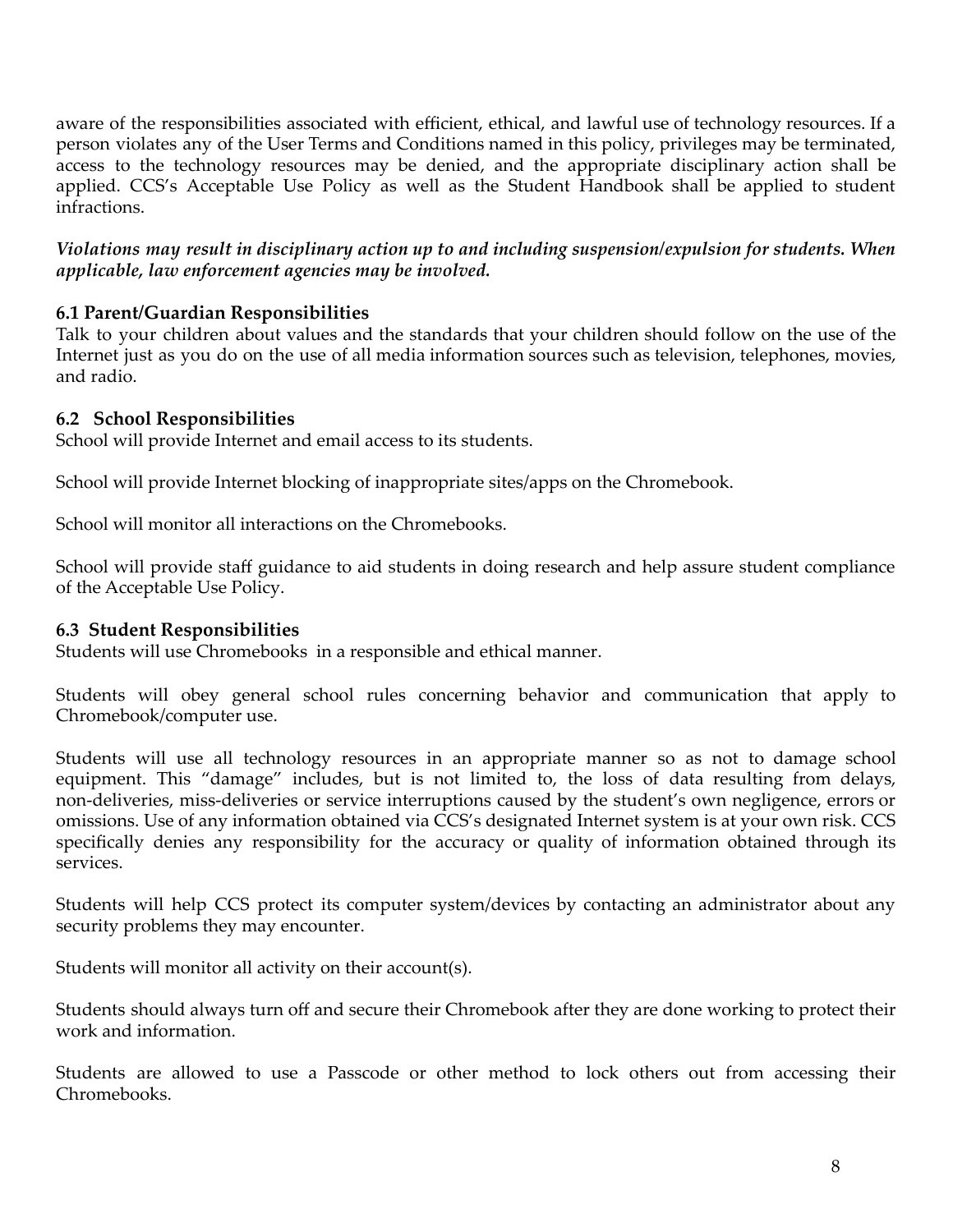If a student should receive email containing inappropriate or abusive language or if the subject matter is questionable, he or she is asked to print a copy and turn it in to the office.

Students will return their Chromebook at the end of each school year. Students who graduate early, withdraw, are suspended or expelled, or terminate enrollment at CCS for any other reason must return their individual school Chromebook at that time.

# <span id="page-9-0"></span>**6.4 Student Activities Strictly Prohibited**

Illegal installation or transmission of copyrighted materials.

Any action that violates policy in the handbook, Electronic Resources/Internet Acceptable Use Policy, or public law.

Use of chat rooms, sites selling term papers, book reports and other forms of student work.

Instant Messaging is not allowed.

Sending personal emails during the school day- with the exception of lunch time.

Internet/computer games.

Use of outside data disks or external attachments without prior approval from the administration.

Changing of Chromebook setting (exceptions include personal settings such as font size, brightness, etc.) (on school owned Chromebooks)

Downloading apps. (on school owned Chromebooks)

Spamming – sending mass or inappropriate emails.

Students are not allowed to give out personal information, for any reason, over the Internet. This includes, but is not limited to, setting up Internet accounts including those necessary for chat rooms, eBay, email, etc.

Vandalism (any malicious attempt to harm or destroy hardware, software, or data, including, but not limited to, the uploading or creation of computer viruses or computer programs that can infiltrate computer systems and/or damage software components) of school equipment will not be allowed. Bypassing the CCS web filter through a web proxy.

# <span id="page-9-1"></span>**6.5 Monitoring of Chromebook Use**

Chromebooks will be monitored by CCS. All interactions done on the chromebooks are logged and analyzed by CCS IT staff. This includes but not limited to app use, website history, keyboard history, Google docs, Google drive, email, Google Classroom, pictures, videos, microphone, and webcam use.

Do not use your chromebook for any personal information. All information is logged and can be seen by CCS IT staff.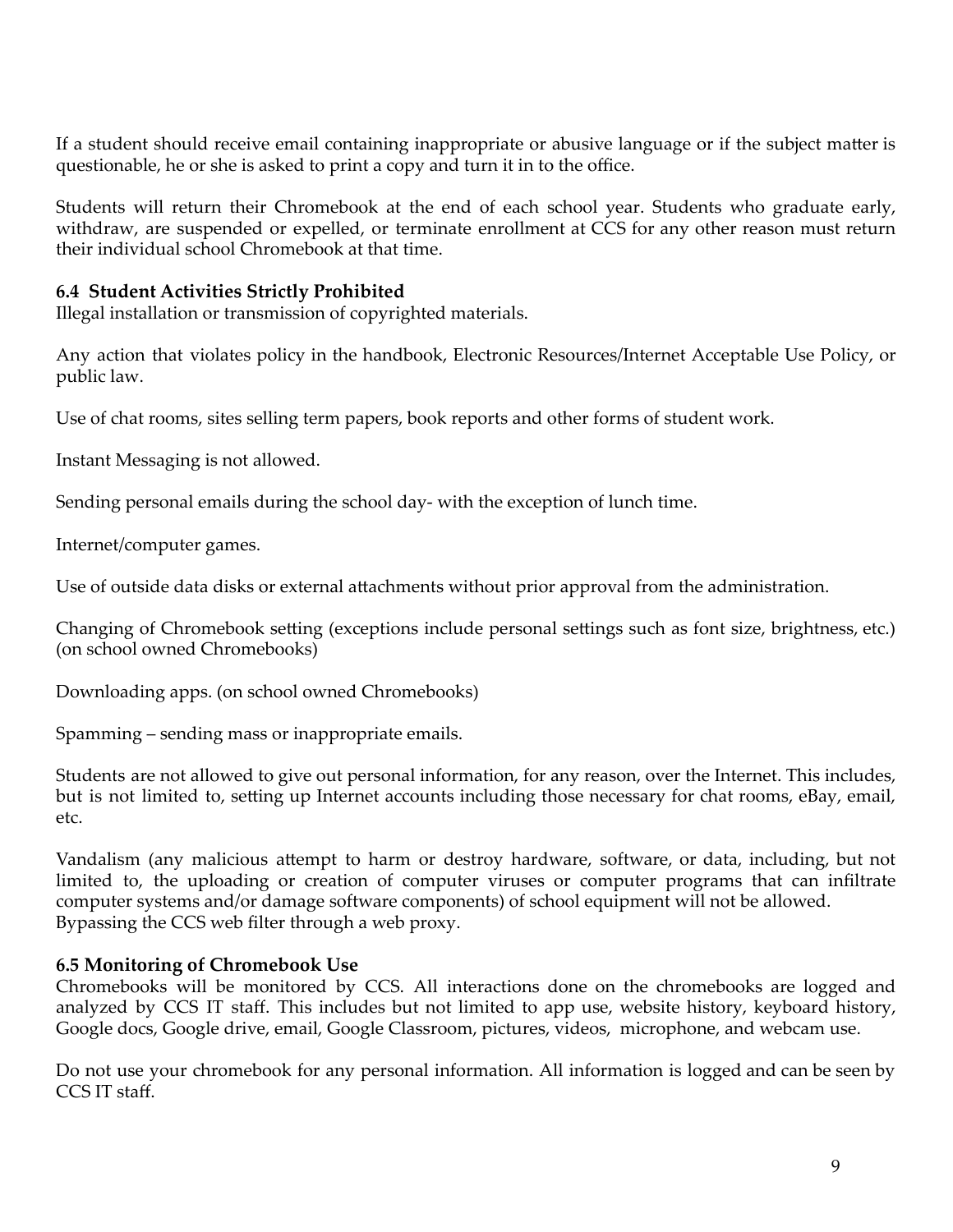# <span id="page-10-0"></span>**6.6 Chromebook Care**

Students will be held responsible for maintaining their individual Chromebooks and keeping them in good working order. Students will be responsible for damages to their Chromebooks.

Chromebook batteries must be charged and ready for school each day.

Only labels or stickers approved by the CCS may be applied to the Chromebook.

Chromebooks that malfunction or are damaged must be reported to the office. CCS will be responsible for repairing Chromebooks that malfunction. Chromebooks that have been intentionally damaged from student misuse or neglect will be repaired with the cost being borne by the student. Students will be responsible for the entire cost of repairs to Chromebooks that are damaged intentionally or be responsible for full replacement cost.

Chromebooks that are stolen or lost must be reported immediately to the Office and the Police Department.

# <span id="page-10-1"></span>**6.7 Legal Propriety**

Comply with trademark and copyright laws and all license agreements. Ignorance of the law is not immunity. If you are unsure, ask a teacher or parent.

Plagiarism is a violation of the Columbus Catholic High School Student Handbook. Give credit to all sources used, whether quoted or summarized. This includes all forms of media on the Internet, such as graphics, movies, music, and text.

Use or possession or hacking software is strictly prohibited and violators will be subject to disciplinary action. Violation of applicable state or federal law will result in criminal prosecution and/or disciplinary action by CCS.

# <span id="page-10-2"></span>**6.8 Student Discipline**

If a student violates any part of this policy, or the Electronic Resources/Internet Acceptable Use Policy, he or she will be subject to consequences as listed on page 15 and 17 and the Columbus Catholic High School Student Handbook.

# <span id="page-10-3"></span>**7. Protecting & Storing Your Chromebook**

# <span id="page-10-4"></span>**7.1 Chromebook Identification**

Student Chromebooks will be labeled in the manner specified by the school. Chromebooks can be identified in the following ways:

- Record of serial number and correlated asset tag.
- MAC address of WIFI module.
- User information saved on device.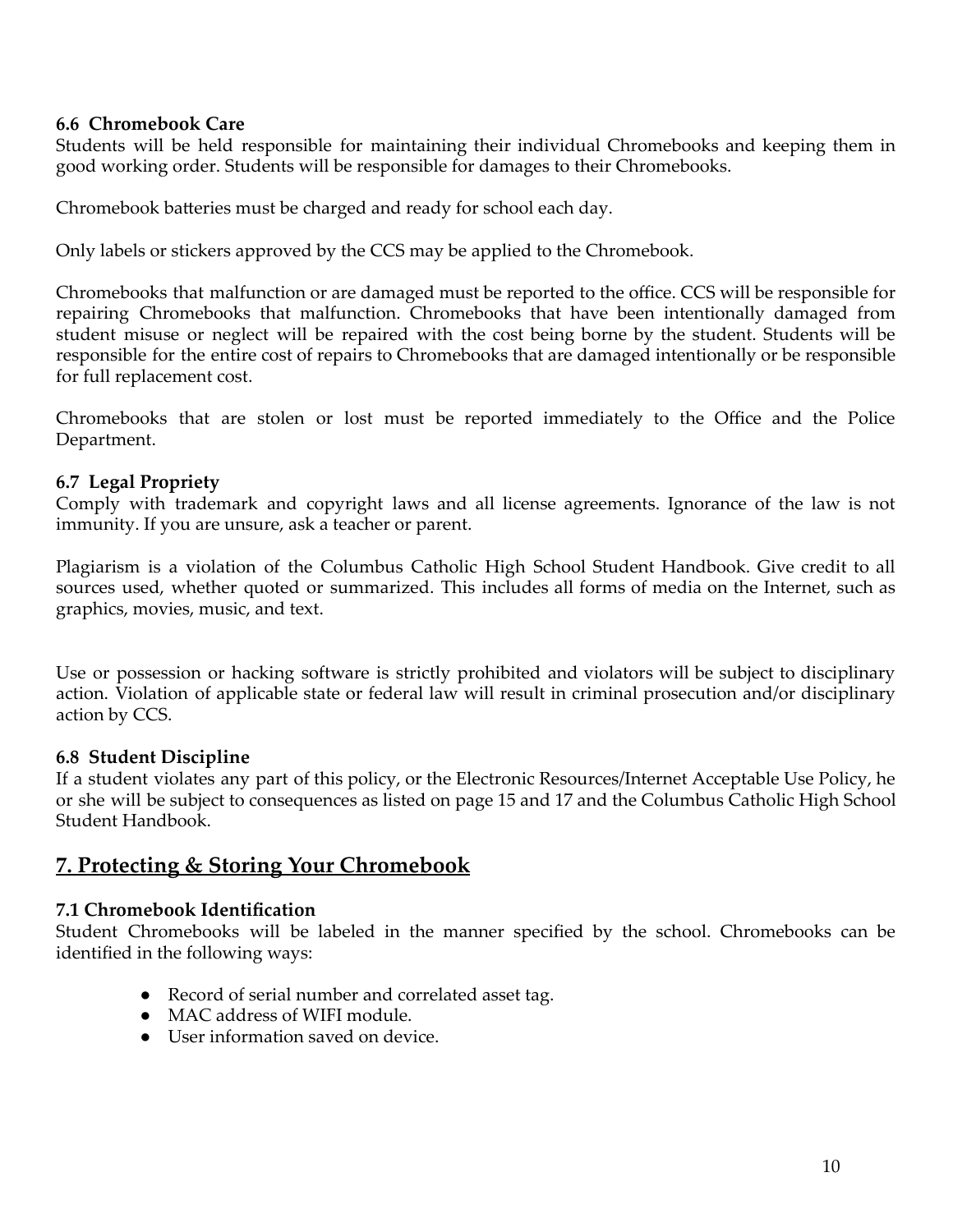# <span id="page-11-0"></span>**7.2 Storing Your Chromebook**

When students are not using their Chromebooks, they should be stored in their school-issued lockers. CCS requires that students use the lock provided on their school-issued lockers to secure and store their Chromebooks. Nothing should be placed on top of the Chromebook when stored in their locker. Students are encouraged to take their Chromebooks home every day after school, regardless of whether or not they are needed. Chromebooks should not be stored in a student's vehicle at school or at home. If a student needs a secure place to store their Chromebook, they may check it in for storage in the office.

#### Do NOT leave your Chromebook in a place that is experiencing extreme hot or cold conditions (i.e. car in *summer or winter). Extreme heat or cold will damage the Chromebook.*

# <span id="page-11-1"></span>**7.3 Chromebooks Left in Unsupervised Areas**

Under no circumstances should Chromebooks be left in unsupervised areas. Unsupervised areas include the school grounds and campus, the lunchroom, computer lab, locker rooms, library, unlocked classrooms, dressing rooms and hallways. Any Chromebook left in these areas is in danger of being stolen. If a Chromebook is found in an unsupervised area, it will be taken to the office. Violations may result in loss of Chromebook privileges and/or other privileges.

# <span id="page-11-2"></span>**8. Repairing or Replacing Your Chromebook**

# <span id="page-11-3"></span>**8.1 CCS Protection Plan**

The CCS Protection Plan will cover Chromebook repairs or replacement in the event of theft, loss, accidental damage, or maintenance. The protection cost will be \$60 annually for each Chromebook with a maximum annual cost of \$180 per family. Yearly School Protection Plan fees will be placed into an account to self‐fund Chromebook repairs and replacement.

The plan includes the following protections/replacements:

- Two (2) screen replacements.
- Two (2) replacement chargers and or charging cords.
- One (1) keyboard replacement.
- One (1) trackpad replacement.

or

One (1) entire Chromebook replacement. This will be used if the device is to be determined not worth fixing. That determination is held by CCS. Additional replacements will cost the family the full value of a Chromebook (approximately \$300).

Once a student has met a condition they will be charged for the next repair/replacement. Example, a student who broke their screen twice would be charged for the 3rd replacement.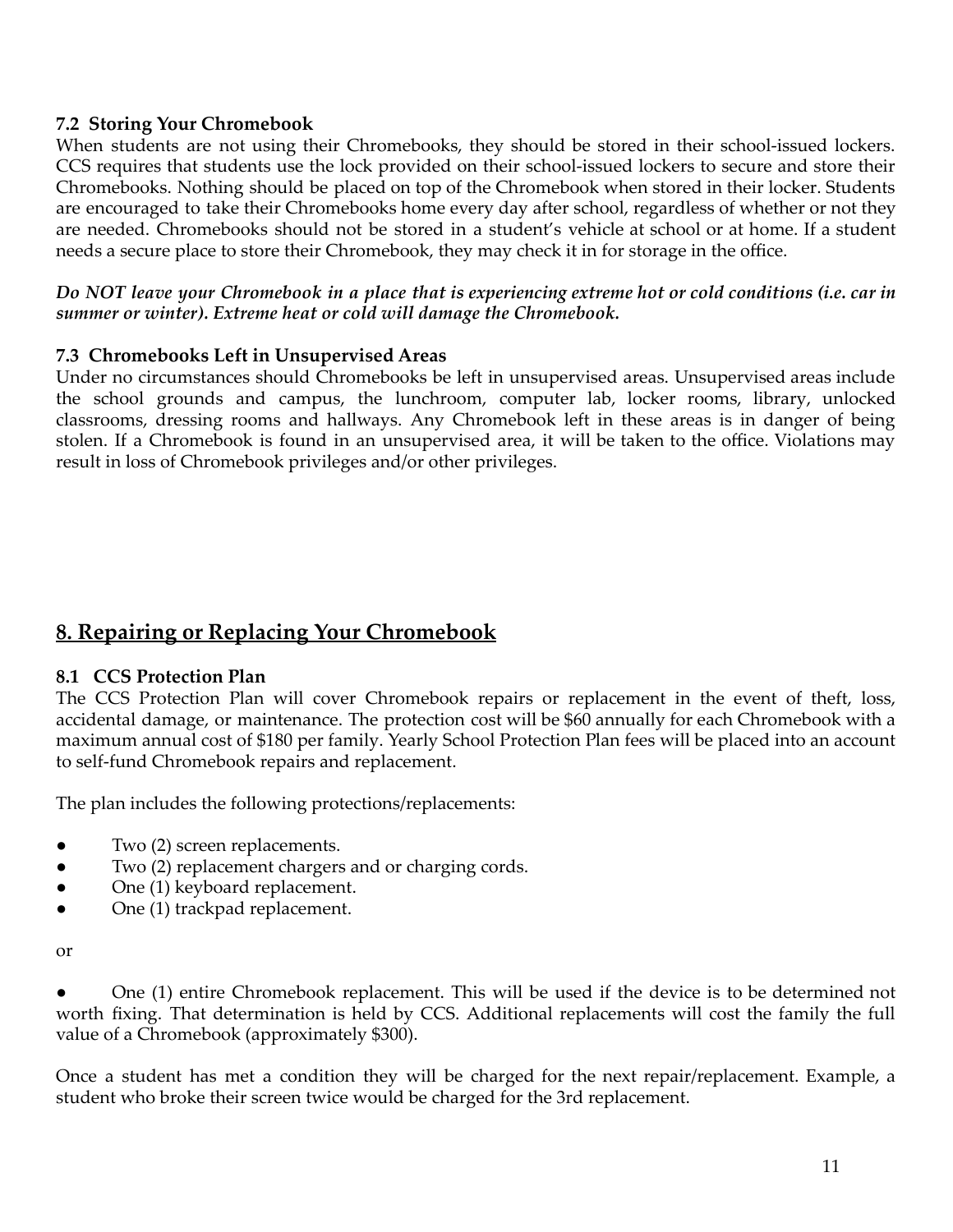Parents are encouraged to purchase this protection plan through the Columbus Catholic High School office at orientation when their student receives their Chromebook. Also, high school students and their parent/guardian will be required to attend orientation training at Columbus Catholic High School before they will be allowed to check out a Chromebook. If Parents would like to add the CCS Protection Plan later in the school, an inspection of the Chromebook will be done to verify no existing damage. If existing damage is found the full cost of repairs will be billed to the family.

If students or parents wish to carry their own additional personal insurance to protect the Chromebook in cases of theft, loss, or accidental damage, they should consult their insurance agent for details about their personal coverage of the Chromebook. Most insurance companies will require a rider for electronics and only provide so much coverage and generally a higher deductible.

# <span id="page-12-0"></span>**8.2 Claims**

All protection plan claims for accidental damage and maintenance must be reported and filed with the high school office. In cases of theft or loss, students or parents must file a police or fire report and bring a copy of the report to the principal's office before an Chromebook can be replaced with the CCS Protection Plan.

# <span id="page-12-1"></span>**8.3 Cost of Repairs**

Students will be responsible for damages to their Chromebooks including, but not limited to, broken screens, cracked plastic pieces, inoperability, etc. Depending on the damage and whether or not the damage was accidental or due to a malfunction or maintenance issue, the CCS Protection Plan (if purchased) would be used to cover the cost of repairs. In the case of intentional damage and/or neglect, should the cost to repair exceeds the cost of purchasing a new device, the student will pay for full replacement value. The CCS Protection Plan does cover lost items such as the charging block and cables.

# <span id="page-12-2"></span>**8.4 Outright cost of repairs**

If you do not purchase the CCS Protection Plan, you will be billed for all repairs/replacements. CCS reserves the right to determine what repairs are needed. CCS also reserves the right to decide when a Chromebook isn't worth repairing and needs to be fully replaced.

The below table lists out what you will be billed. Below prices are subject to change and CCS reserves the right to change the cost without notice.

- Screen
	- 1st time \$100
	- 2nd time -\$150
	- 3rd or more \$200
- Power adapter
	- 1st time \$40
	- 2nd time -\$60
	- 3rd or more \$80
- Keyboard \$80
	- 1st time \$80
	- 2nd time -\$120
	- 3rd or more \$150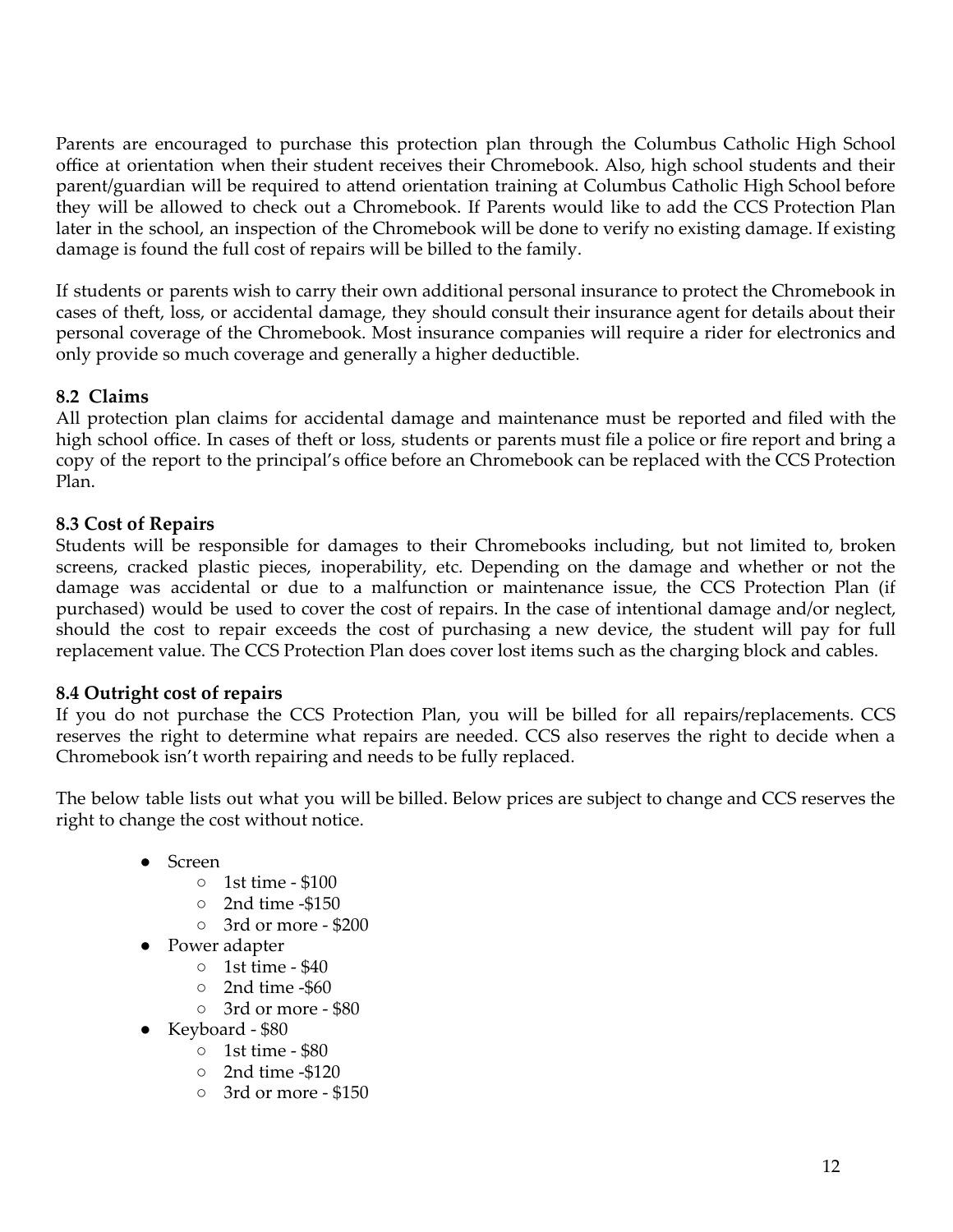- Trackpad
	- $\circ$  1st time \$80
	- $\circ$  2nd time -\$120
	- 3rd or more \$150
- Full Device replacement
	- 1st time \$300
	- $\circ$  2nd time -\$400
	- 3rd or more \$500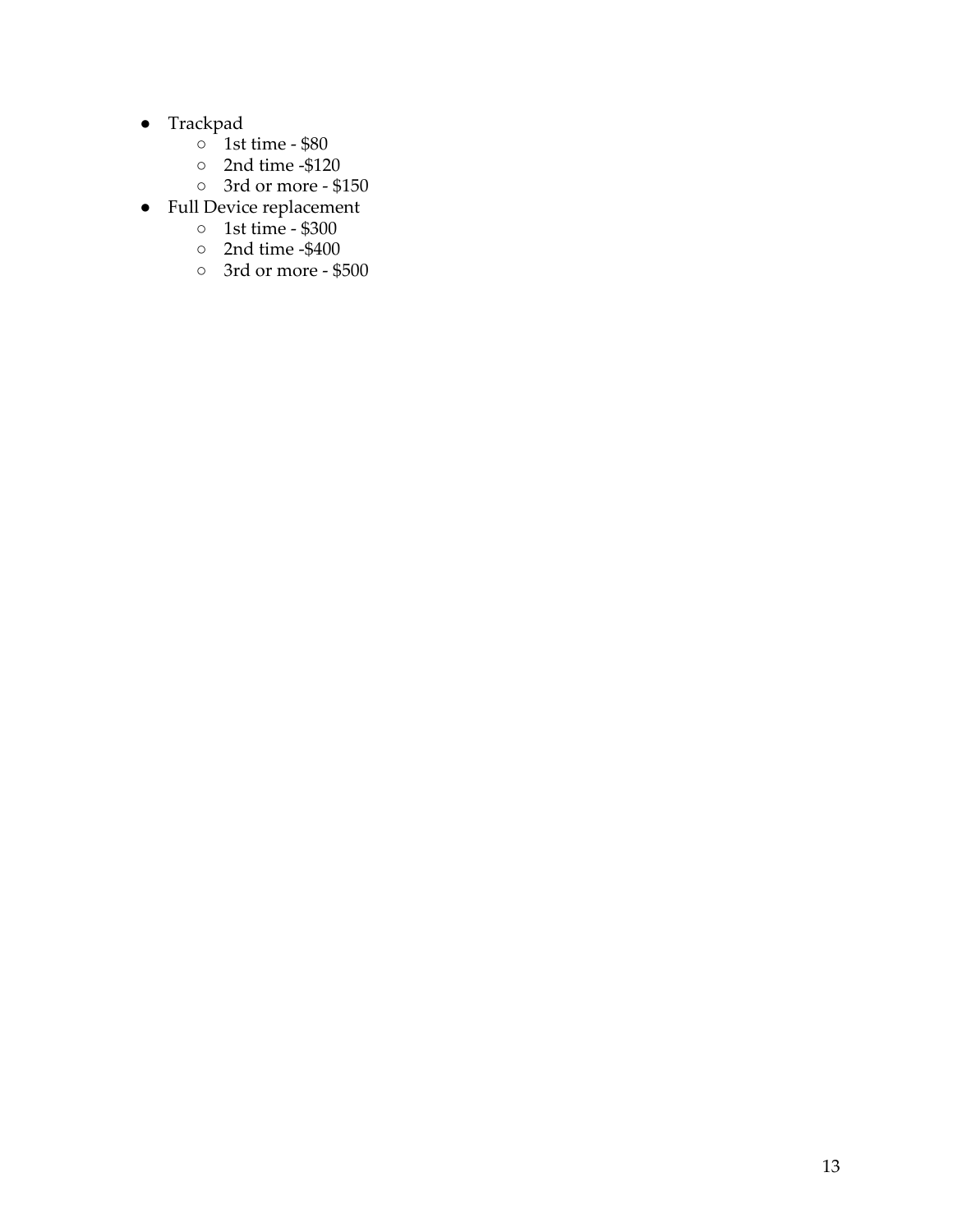# **Chromebook Protection Plan**

<span id="page-14-0"></span>CCS recognizes that with the implementation of the Chromebook Initiative there is a need to protect the investment by both the School and the Student/Parent. The following outlines the School Protection Plan.

#### <span id="page-14-1"></span>**CCS Chromebook Protection Plan**

The CCS Chromebook Protection Plan is available for students and parents to cover Chromebook repairs or replacement in the event of theft, loss, accidental damage, or maintenance. Parents are highly encouraged to purchase this plan. The protection cost will be \$60 annually for each Chromebook with a maximum annual cost of \$180 per family. Yearly Protection Plan fees will be placed into an account to self-fund Chromebook repairs and replacement. This plan will include one replacement. Additional replacements will cost the student/parent the full value of a Chromebook (approximately \$300). Parents can purchase this protection plan through the Columbus Catholic High School office at orientation. Also, high school students and their Parent/Guardian will be required to attend orientation training at Columbus Catholic High School before they will be allowed to check out a Chromebook.

# <span id="page-14-2"></span>**Personal Home or Homeowners Insurance Coverage**

If students or parents wish to carry their own additional personal insurance to protect the Chromebook in cases of theft, loss, or accidental damage, they should consult their insurance agent for details about their personal coverage of the Chromebook computer. Most insurance companies will require a rider for electronics and only provide so much coverage and generally a higher deductible.

# <span id="page-14-3"></span>**Additional Information**

In cases of theft, vandalism, or other criminal acts, a police report, or in the case of fire, a fire report **must be filed by the student or parent** for the protection coverage to take place. A copy of the police/fire report must be provided to the school office. In the case of **intentional damage**, the student/parents are responsible for full payment. The CCS Chromebook Protection Plan **DOES NOT** cover intentional damage of the Chromebooks.

# **Do NOT send money. Your family account will be billed.**

---------------------------------------------------------------------------------------------------------------------------------------------

- ❏ I will purchase the Chromebook Protection plan for \$60. I realize that this does not cover intentional damage to the Chromebook.
- ❏ I will **NOT** purchase the Chromebook Protection Plan. I realize that if the Chromebook is accidentally dropped, I will be charged a cost to repair or replace the Chromebook.

**Parent Name** (please print): \_\_\_\_\_\_\_\_\_\_\_\_\_\_\_\_\_\_\_\_\_\_\_\_\_\_\_\_\_\_\_\_\_\_\_\_\_\_\_\_\_\_\_\_

**Parent Signature:** \_\_\_\_\_\_\_\_\_\_\_\_\_\_\_\_\_\_\_\_\_\_\_\_\_\_\_\_\_\_\_\_\_\_\_\_\_\_\_

**Date:** \_\_\_\_\_\_\_\_\_\_\_\_\_\_\_\_\_\_\_\_\_\_\_

| <b>Student Name:</b> |  |
|----------------------|--|
|----------------------|--|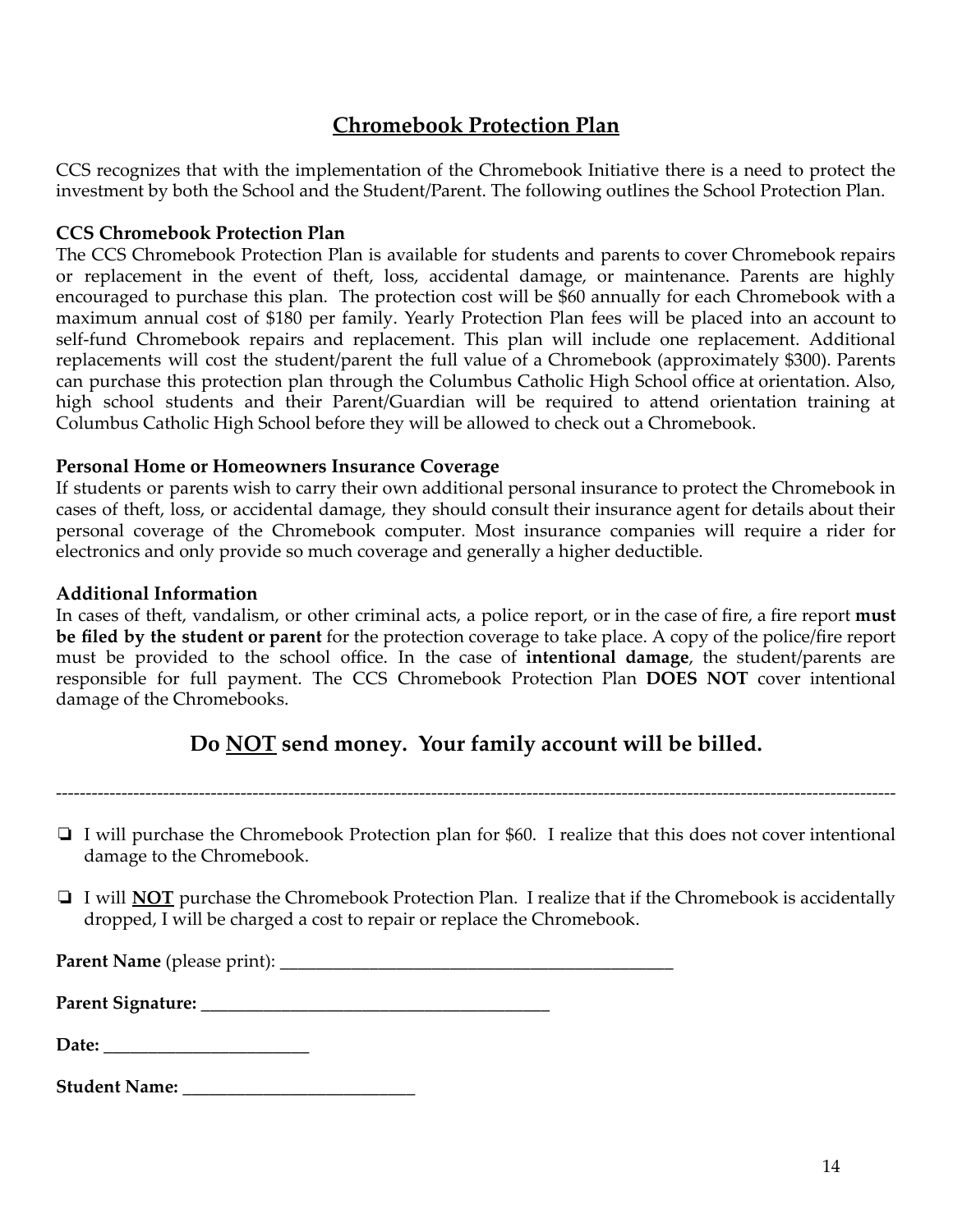# <span id="page-15-0"></span>**Student Pledge for Chromebook Use of School-Owned Device**

I will take good care of my Chromebook.

I will never leave my Chromebook unattended.

I will never loan out my Chromebook to other individuals.

I will know where my Chromebook is at all times.

I will charge my Chromebook's battery daily.

I will keep food and beverages away from my Chromebook since they may cause damage to the device.

I will not disassemble any part of my Chromebook or attempt any repairs.

I will use my Chromebook in ways that are appropriate, meet CCS expectations, and are educational.

I will not place decorations (such as stickers, markers, etc.) on my Chromebook; I will not deface the serial number Chromebook sticker on any Chromebook.

I understand that my Chromebook is subject to inspection at any time without notice and remains the property of the CCS.

I will follow the policies outlined in the *Chromebook Handbook* and the *Acceptable Use Policy* while at school, as well as outside the school day.

I will file a police report in case of theft, vandalism, and other acts covered by insurance as well as report to the CCS.

I will be responsible for all damage or loss caused by neglect or abuse.

I agree to return the Chromebook, case and power cords in good working condition.

Consequences for not abiding by the above guidelines:

**First Offense** – The device will be taken away until the end of the class. The infraction will be recorded in Renweb.

**Second Offense** – The device will be taken away until the end of the school day. The parent will need to come in to pick up the device.

**Third Offense** – The teacher can collect the Chromebook at the start of the class and return it at the end of the class. A conference will be set up with the parent/guardian and student.